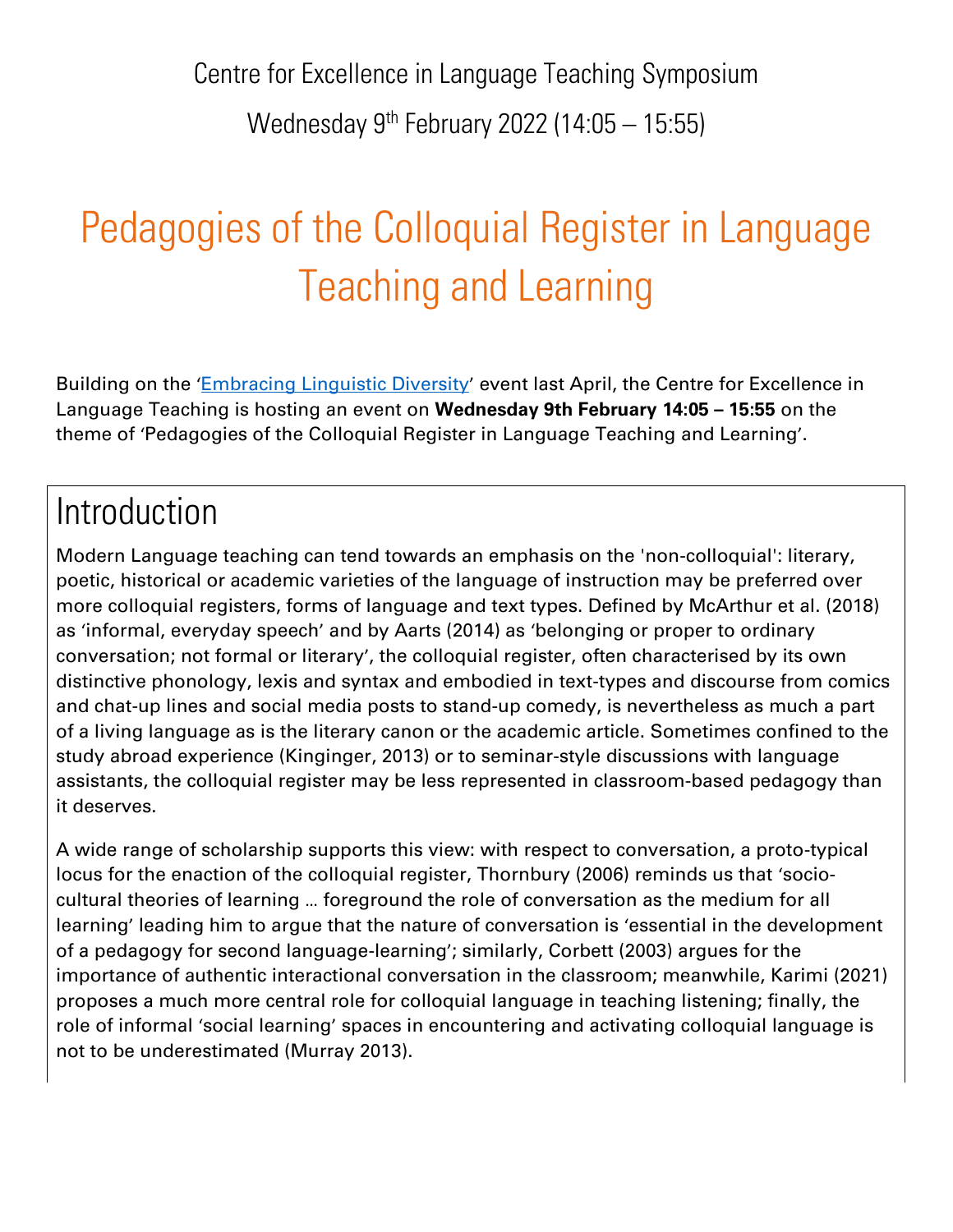# **References**

Aarts, B. ed. 2014. The Oxford dictionary of English grammar. 2<sup>nd</sup> ed. Oxford: OUP.

Corbett, J. 2003. *An intercultural approach to English language teaching*. Clevedon: Multilingual Matters.

Karimi, L. 2021. Effect of using colloquial versus Standard English to teach EFL listening comprehension. *International Journal of Listening.* **35**(2), pp.100-109.

Kinginger, C. ed. 2013. *Social and cultural aspects of language learning in study abroad*. Amsterdam: John Benjamins.

McArthur, T., Lam-McArthur, J. and Fontaine, L. eds. 2018. *The Oxford Companion to the English language.*  Oxford: OUP.

Murray, G. and Fujishima, N. 2013. Social language learning spaces: affordances in a community of learners. *Chinese Journal of Applied Linguistics.* **36**(1), pp.141-157.

Thornbury, S. and Slade, D. 2006. *Conversation: from description to pedagogy*. Cambridge: CUP.

#### **Preliminary programme**

| $14:05 - 14:15$ | <b>Welcome</b>                                                                                                           |
|-----------------|--------------------------------------------------------------------------------------------------------------------------|
|                 | Emma Cayley – Head of School of Language, Cultures and Societies                                                         |
|                 | Yolanda Cerda – Director of Leeds Language Centre                                                                        |
| $14:15 - 14:35$ | From soap operas to real life drama - Bringing everyday language to the<br>writing class                                 |
|                 | Carmem Mackle - Lecturer - SPLAS - LCS                                                                                   |
| $14:35 - 14:55$ | A delicate balance: navigating register in informal yet professional contexts                                            |
|                 | Lucy Ferguson – MA researcher - LCS                                                                                      |
| $14:55 - 15:05$ | <b>BREAK</b>                                                                                                             |
| $15:05 - 15:25$ | Colloquial language as a component of EAP in-sessional mathematics<br>provision                                          |
|                 | Deak Kirkham - Lecturer in EAP                                                                                           |
| $15:25 - 15:45$ | Benefits and challenges of integrating colloquial language in Modern<br>Languages degrees: some reflections from Russian |
|                 | James Wilson - Lecturer in Russian and Language Studies                                                                  |
| $15:45 - 15:55$ | <b>Closing remarks</b>                                                                                                   |
|                 | Rasha Soliman – Director of Leeds Centre for Excellence in Language<br>Teaching                                          |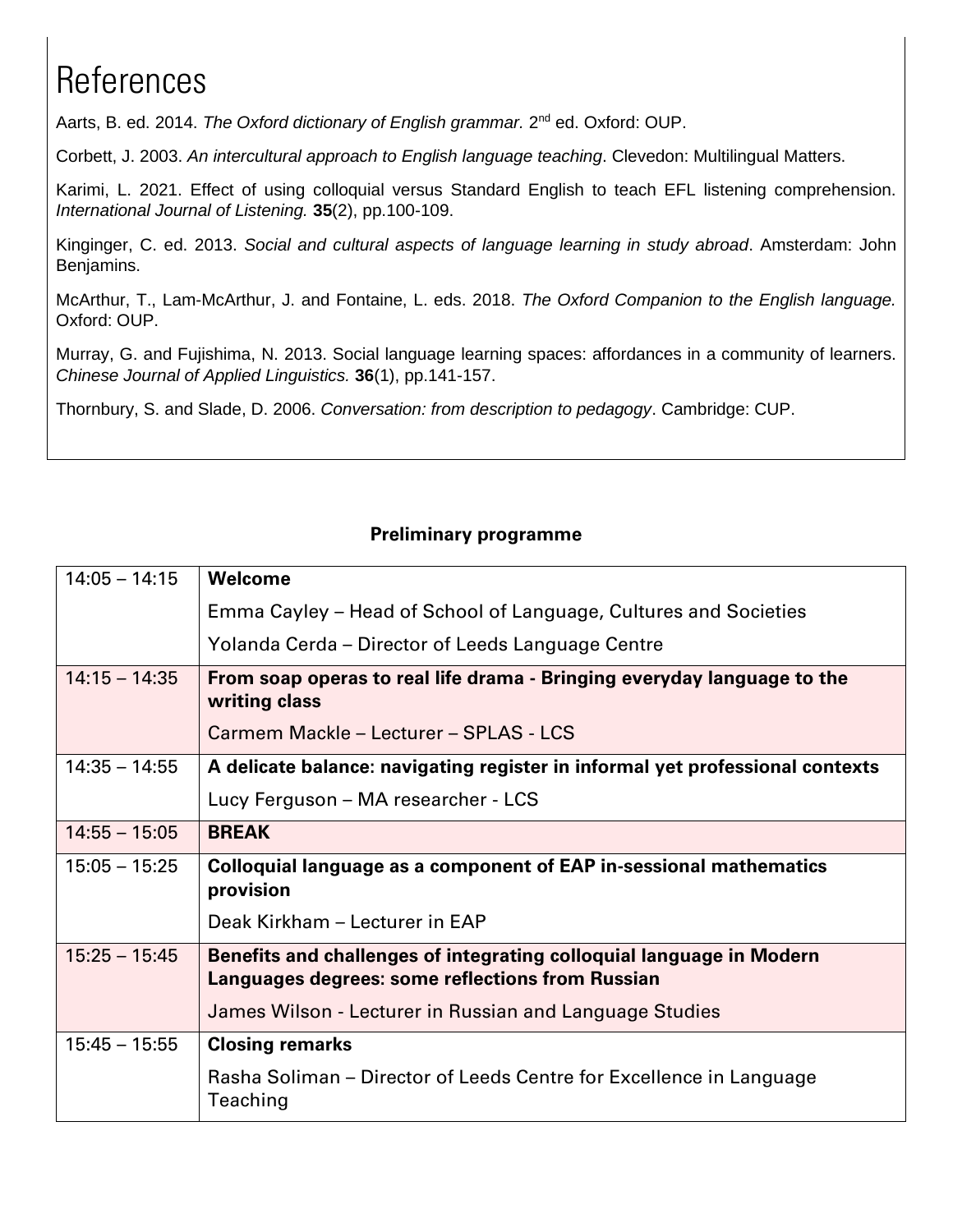# **Abstracts**

### **From soap operas to real life drama - Bringing everyday language to the writing class**

Carmem Mackle – Lecturer – SPLAS – LCS

In this presentation, I will share some fun activities I have used in my writing classes in order to provide space for creativity and experimentation with colloquial everyday language in different contexts.

# **A delicate balance: navigating register in informal yet professional contexts**

Lucy Ferguson – MA researcher – LCS

My presentation examines the conflicting levels of value attached to formal and informal modes of speech in a language-teaching context, focusing specifically on my own study of the French language, and the ways in which taught associations between 'politeness' and formal language affected my experience when working in a professional context in France. I address the difficulties faced by individuals when navigating interactions in workplace settings, a task which proves especially difficult when conversing in French as a non-native speaker. Combining anecdotal evidence with a consideration of politeness theory and the notion of 'face', I hope to underline how issues of politeness and hierarchy are intertwined with language in highly complex ways; rather than separating colloquial and formal language into a rigid dichotomy, we must embrace the need for nuance and flexibility when exploring the colloquial register in pedagogical settings.

## **Colloquial language as a component of EAP in-sessional mathematics provision**

Deak Kirkham – Lecturer in EAP

Academic Personal Tutor (APT) meetings are central to University study. While the motivation for APT meetings is primarily academic, the interactional and relational dynamics imply an element of phatic talk and colloquial language. Embedded in-sessional provision can speak to this linguistic need for students from diverse linguistic backgrounds. This presentation will discuss both the motivating context for, and the pedagogical approach being taken to, this aspect of in-sessional provision in the School of Mathematics.